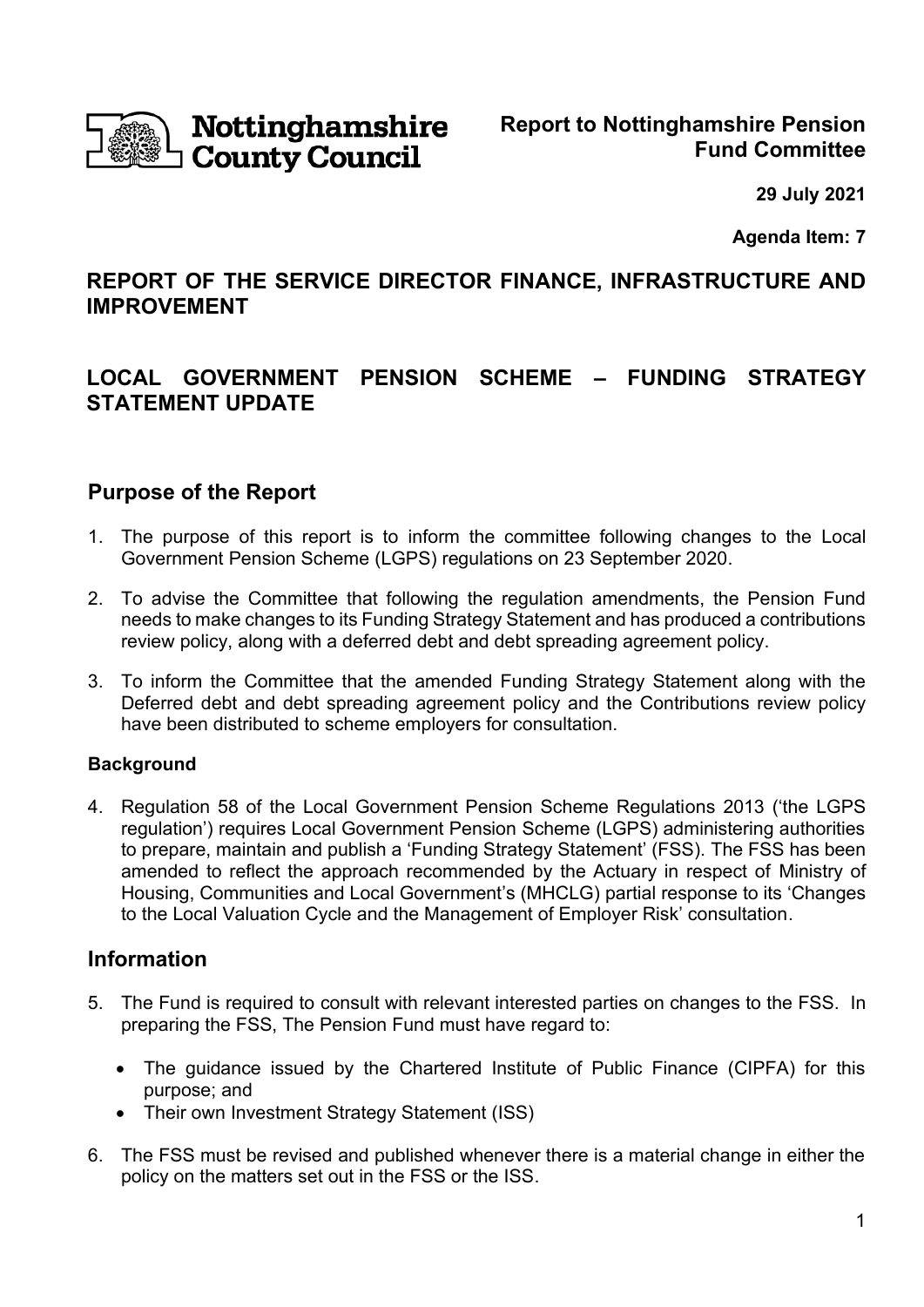- 7. On 8 May 2019 MHCLG launched its LGPS consultation 'Changes to local valuation cycle and the management of employer risk'. To date there have been two partial responses to the consultation covering separately Exit Credits and Employer contributions and Exit Payments.
- 8. On 27 February 2020 the Local Government Pension Scheme (Amendment) Regulations 2020 were laid before parliament. They came into force on 20 March 2020, but have effect backdated to 18 May 2018. The amended rules give LGPS funds a discretion to determine the amount of exit credits when a participating employer leaves the fund in surplus. The Fund formulated an Exit Credit policy in response to the Amendment Regulations.
- 9. In August 2020 MHCLG issued a partial consultation response in respect of Employer contributions and Exit Payments. Statutory Guidance following MHCLG's response will allow administering authorities, where appropriate, to revise scheme employer contributions between valuations, spreading of exit payments and deferred debt agreements.

# **Funding Strategy Statement**

- 10. The Pension Fund Actuary has been closely involved in the preparation of draft revisions to the FSS, which reflects the funding approach taken to the latest triennial valuation, as at 31 March 2019. Significant changes from the previous version of the FSS are as follows:
	- Amending the wording of the FSS to allow for the revision of scheme employer contributions between valuations where appropriate, once finalised Statutory Guidance is issued
	- Amending the wording of the FSS to allow for spreading of Exit Payments where appropriate, once finalised Statutory Guidance is issued
	- Amending the wording of the FSS to allow for Deferred Debt Agreements where appropriate, once finalised Statutory Guidance is issued
- 11. A revised draft FSS is included in Appendix A.

#### **Deferred Debt and Debt Spreading Policies Policy**.

- 12. The Policy in Appendix B sets out the Nottinghamshire County Council Pension Fund's policy on deferred debt agreements (DDAs) and debt spreading agreements (DSAs) for exiting employers.
- 13. The main points of the policy are:

When a Scheme employer becomes an exiting employer under Regulation 64, the Fund Actuary is required to carry out a valuation to determine the exit payment due from the exiting employer to the Fund, or the excess of assets in the Fund relating to that employer. Where an exit payment is due, the expectation is that the employer settles this debt immediately through a single cash payment. However, if the employer provides evidence that this is not possible, there are two alternatives available: Regulation 64(7A) enables the administering authority to enter into a deferred debt agreement (DDA) with the employer while Regulation 64B enables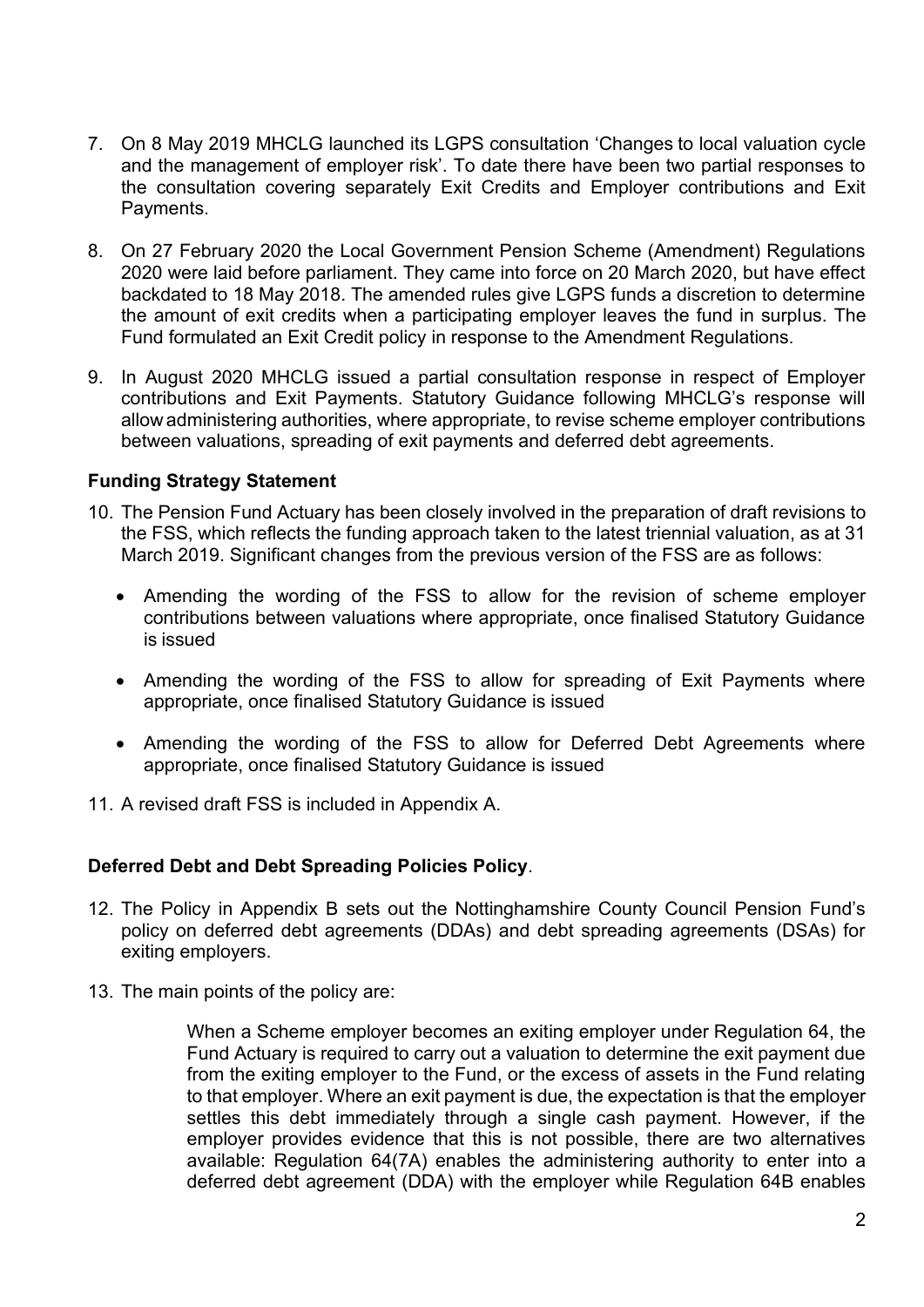the administering authority to enter into a debt spreading agreement (DSA).

Under a DDA, the exiting employer becomes a deferred employer in the Fund (i.e. they remain as a Scheme employer but with no active members) and remains responsible for paying the secondary rate of contributions to fund their deficit. The secondary rate of contributions will be reviewed at each actuarial valuation until the termination of the agreement.

Under a DSA, the cessation debt is crystallised and spread, with interest, over a period deemed reasonable by the administering authority having regard to the views of the Fund Actuary.

Whilst a DSA involves crystallising the cessation debt and the employer's only obligation is to settle this set amount, in a DDA the employer remains in the Fund as a Scheme employer and is exposed to the same risks (unless agreed otherwise with the administering authority) as active employers in the Fund (e.g. investment, interest rate, inflation, longevity and regulatory risks) meaning that the deficit will change over time.

The policy document sets out the administering authority's policy for entering into, monitoring, and terminating a DDA or DSA.

These policies have been prepared by the administering authority following advice from the Fund Actuary and following consultation with the Fund's Scheme employers. In drafting this policy document, the administering authority has taken into consideration the statutory guidance on preparing and maintaining policies on employer exit payments and deferred debt agreements which was issued by the Ministry of Housing, Communities and Local Government, and the Scheme Advisory Board's guide to employer flexibilities.

- 14. The Policy sets out what would happen in the event that an employer becomes an exiting employer and an exit payment is identified. The fund should seek to receive a payment from the exiting employer equal to the exit payment in Full.
- 15. The policy sets out an approach that is most appropriate in each case and identifies specific scenarios in particular where an employer has temporarily no active members, or where a employer wants to minimise cost, or has affordability issues.
- 16. The administering Authority will have the right to refuse a DSA or DDA request if it is believed it is not in the best interest of the fund or other participating employers.
- 17. The Policy also confirms that whether a DDA or DSA arrangement is agreed or not is ultimately the decision of the administering authority. In the event of a dispute from an employer, this dispute will be referred to the Fund's internal dispute resolution procedure document.

#### **Debt Spreading Agreements**

18. Under a DSA, the cessation debt is crystallised and spread, with interest, over a period deemed reasonable by the administering authority having regard to the views of the Fund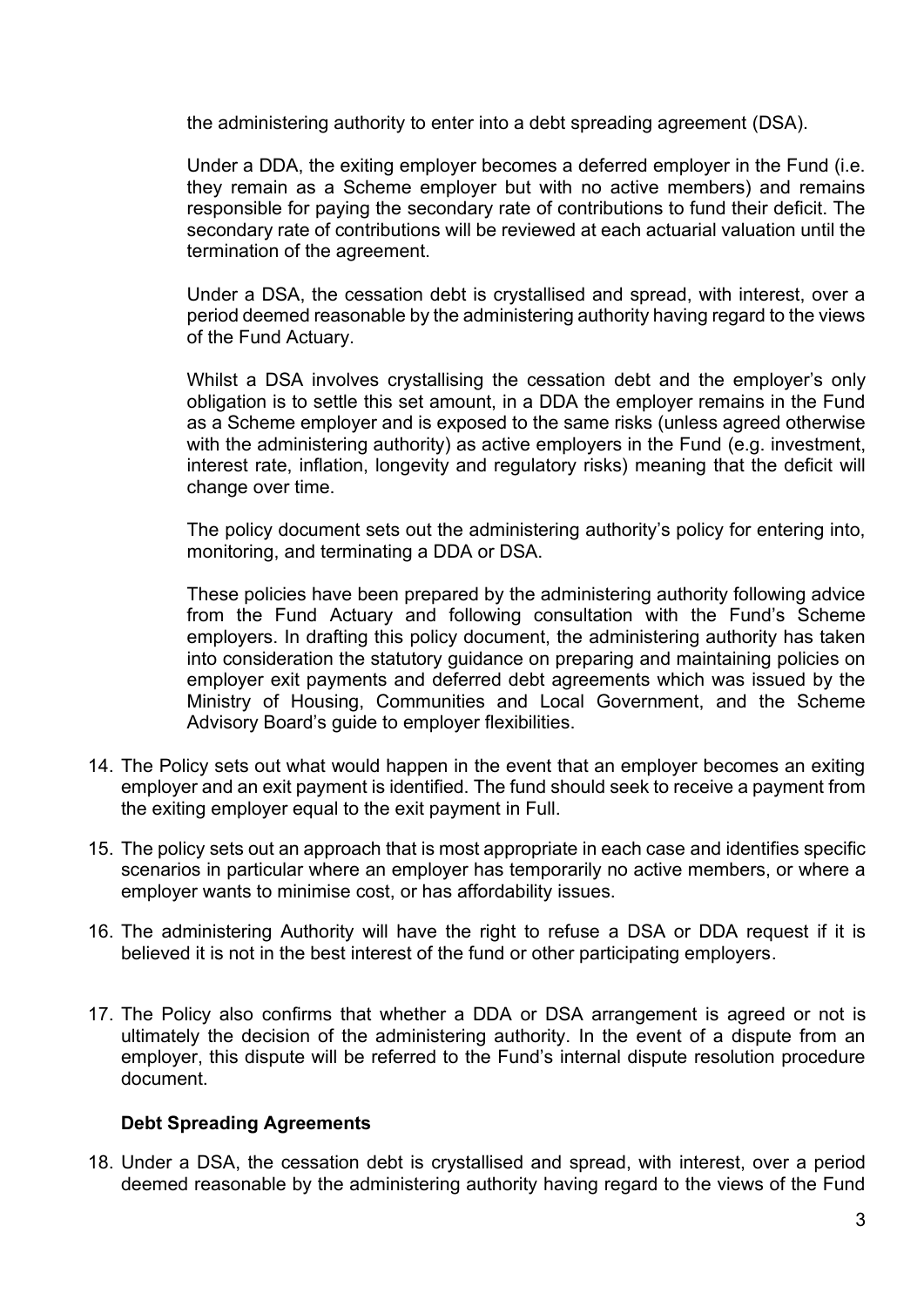Actuary and following discussion with the exiting employer. The Payments are fixed and are not reviewed at each actuarial valuation.

- 19. When making a request to enter a DSA, the exiting employer should demonstrate that they are unable to settle their exit payment immediately and provide any relevant information to support their request e.g. in relation to their covenant/ability to continue to make payments to the Fund. Examples of information the exiting employer may provide as evidence include the employer's
	- most recent annual report and accounts
	- latest management accounts
	- financial forecasts
	- details of position of other creditors
- 20. This is not an exhaustive list and the administering authority may request further evidence. In particular, the administering authority may commission a covenant assessment if insufficient evidence is provided.
- 21. The Policy goes on to how the administering authority will make a decision on whether to enter into a DSA and sets out how the decision will be made with a set of criteria.
- 22. The administering authority is not obliged to accept an existing employer's request for a DSA. For example, in the following circumstances the administering authority may consider a DSA not to be appropriate:
	- the exiting employer could reasonably be expected to settle their exit payment in a single amount.
	- there is doubt that the exiting employer can operate as a going concern during the spreading period; or
	- the exiting employer cannot afford the speeded payments over the maximum spreading period or is requesting a spreading period longer than the maximum.
- 23. The structure of the DSA is at the discretion of the administering authority having taken advice from the Fund Actuary and consulted with the exiting employer. The structure should protect all other employers in the Fund whilst being achievable for the exiting employer. The structure of a DSA will take into consideration, periods that the payment will be spread, the interest rate, Regularity of payment, other costs payable, and to ensure that the employer notify the administering authority of a change in circumstances.

# **Contribution Review Policy**

- 24. This document sets out Nottinghamshire County Council Pension Fund's policy on amending the contribution rates payable by an employer (or group of employers) between formal funding valuations. This can be found in Appendix C.
- 25. It is anticipated for most Scheme employers that the contribution rates certified at the formal actuarial valuation will remain payable for the period of the rates and adjustments certificate. However, there may be circumstances where a review of the contribution rates payable by an employer (or a group of employers) under Regulation 64A is deemed appropriate by the administering authority. This policy document sets out the administering authority's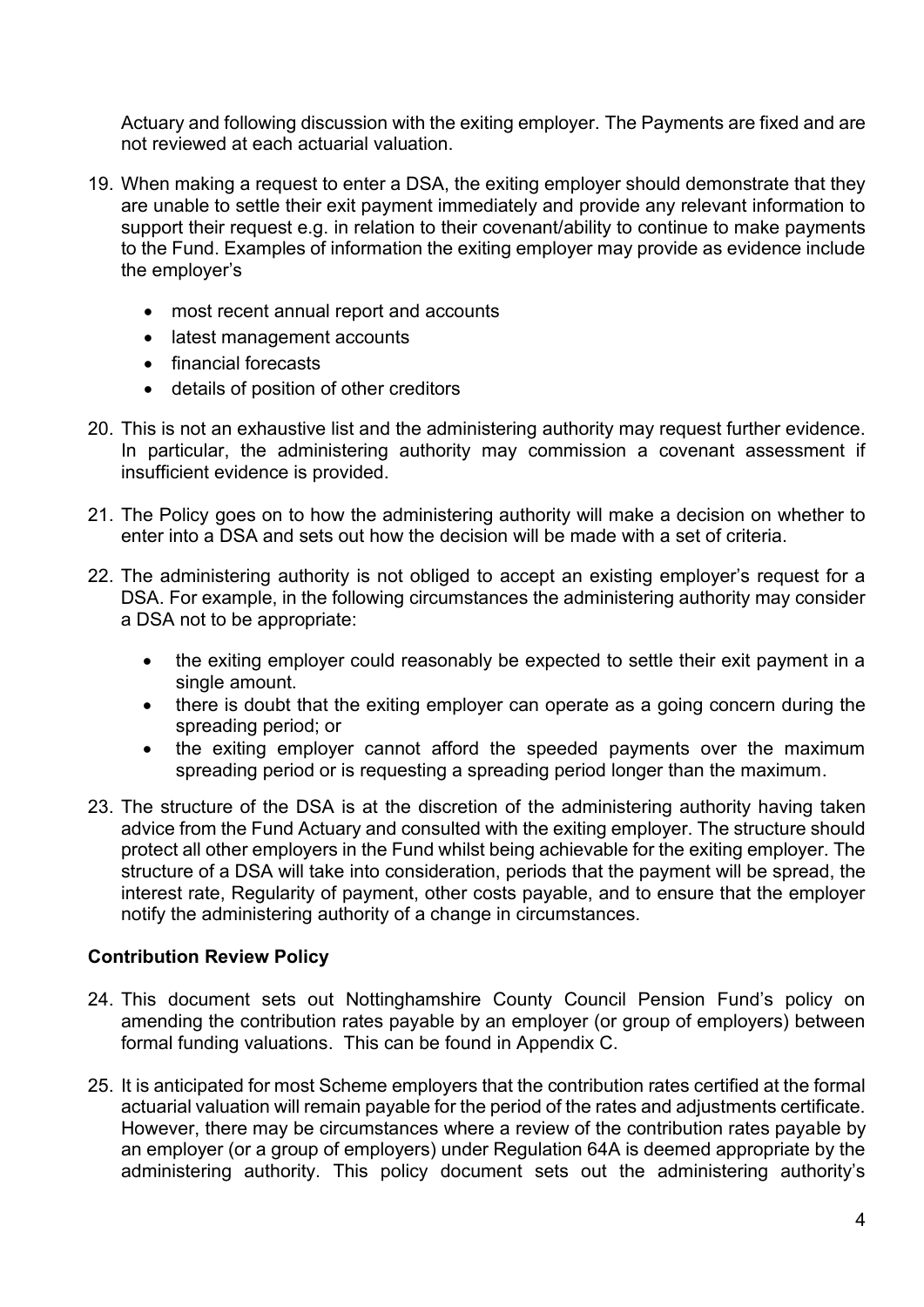approach to considering the appropriateness of a review and the process in which a review will be conducted.

- 26. The events that may trigger a review are set out in the Policy along with the general process for assessing and conducting a review. Timescales are also set out however these may vary in practice depending on each individual circumstance. The Policy sets out a timeline to provide a rough guide of the administering authority's general expectation.
- 27. Following completion of the review process, the administering authority may continue to monitor the Scheme employer's position in order to ensure the revised contribution rate remains appropriate (where a review was completed) or to ensure the Scheme employer's situation does not change such that a review previously deemed not appropriate becomes appropriate. As part of its participation in the Fund, any Scheme employer is expected to support any reasonable information requests made by the administering authority in order to allow effective monitoring.
- 28. The policy also sets out where the responsibility of costs incurred as part of the review in relation to gathering evidence to present to the scheme employer, and the actuarial costs to commission the contribution review will be met by the Fund. This is with the exception of any costs incurred as a result of extra information requested by the Scheme employer which is not ordinarily anticipated to be incurred by the administering authority as part of the review. These exception costs would be recharged to the Scheme employer.
- 29. Any costs incurred as a result of a review initiated by the Scheme employer will be the responsibility of the Scheme employer, regardless of the outcome of the review proceeding or not. This may include specialist adviser costs involved in assessing whether or not the request for review should be accepted and the costs in relation to carrying out the review.
- 30. The policy goes on to set out a number of processes and scenarios in relation to triggering a contribution review. Some of these are set out in Regulation 64(A)(1)(b), a review of an employer's contribution rate between formal actuarial valuations may only take place if one of the following conditions are met:
	- (i) it appears likely to the administering authority that the amount of the liabilities arising or likely to arise has changed significantly since the last valuation.
	- (ii) it appears likely to the administering authority that there has been a significant change in the ability of the Scheme employer or employers to meet the obligations of employers in the Scheme; or
	- (iii) a Scheme employer or employers have requested a review of Scheme employer contributions and have undertaken to meet the costs of that review.
- 31. Conditions (i) and (ii) are triggered by the administering authority and (iii) by the Scheme employer. The key considerations under each of the conditions are detailed below.
- 32. It should be noted that the conditions are as set out in the Regulations therefore do not allow for a review of contributions where the trigger is due to a change in actuarial assumptions or asset values.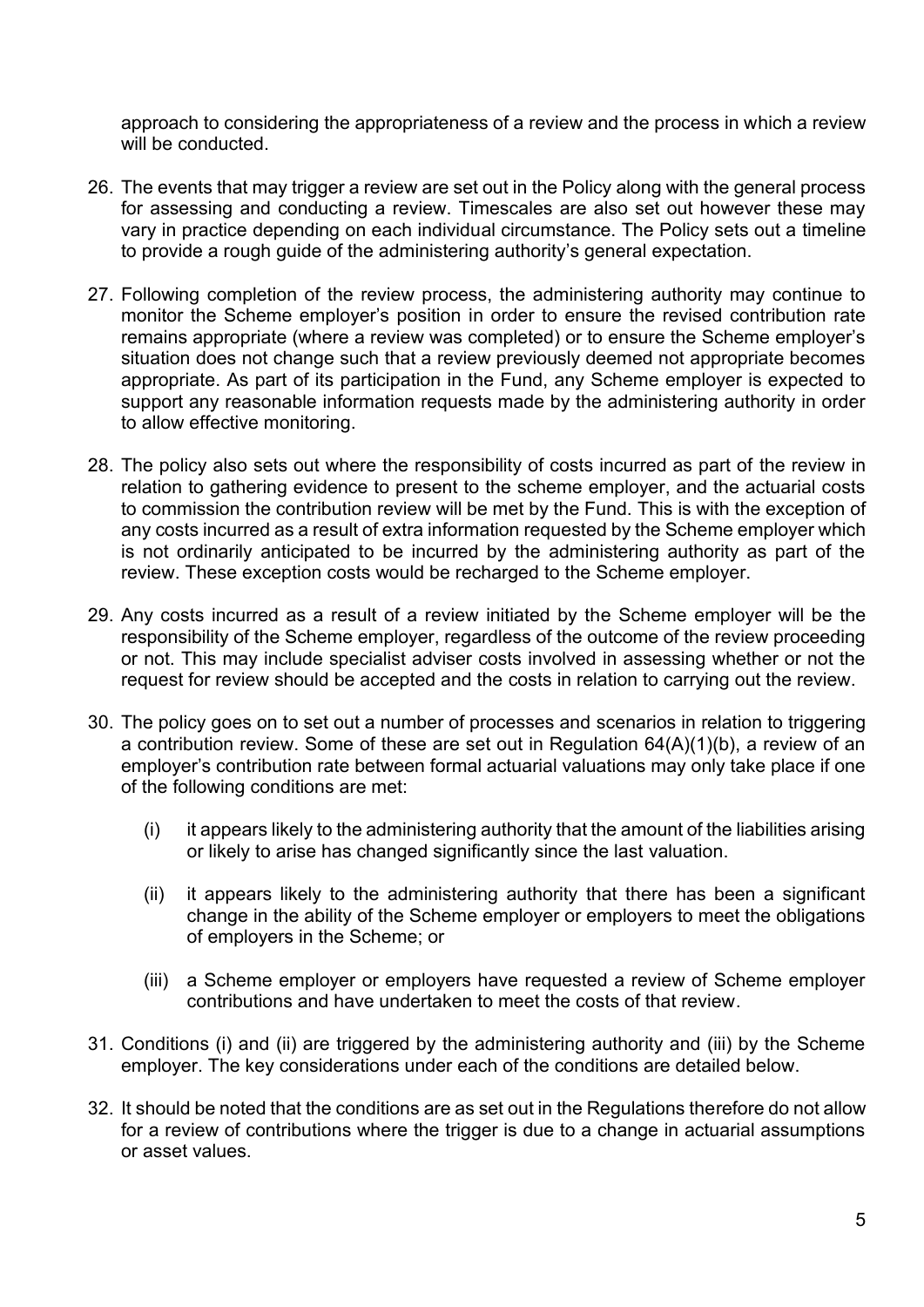- 33. The policy goes onto describe:
	- Changes which may trigger a review
	- Changes in the ability of a scheme employer to meet its obligation
	- How to deal with requests from the scheme employer for a contribution review
- 34. The policy also sets out the information that is required from the Scheme Employer in order for a review of the contribution rate to take place., assessing the appropriateness of a review, along with a methodology for reviewing contribution rates.

# **Consultation**

35. The Fund issued a consultation document on 28 June to all scheme employers. The consultation will be incorporated into the final version of the Funding Strategy Statement which will be brought to the Committee at a later date.

# **Other Options Considered**

36. The Pension Fund is required to have a Funding Strategy Statement, so no other options have been considered

#### **Reason/s for Recommendation/s**

37. This report has been compiled to inform the Nottinghamshire Pension Fund Committee of the update to the Funding Strategy Statement.

# **Statutory and Policy Implications**

38. This report has been compiled after consideration of implications in respect of crime and disorder, data protection and information governance, finance, human resources, human rights, the NHS Constitution (public health services), the public sector equality duty, safeguarding of children and adults at risk, service users, smarter working, sustainability and the environment and where such implications are material they are described below. Appropriate consultation has been undertaken and advice sought on these issues as required.

#### **Financial Implications**

39. There may be financial costs and benefits arising in the future from the changes in the Regulations. These are not possible to assess. However, the Fund is required to follow the Regulations.

# **RECOMMENDATION**

It is recommended:

1. That the Nottinghamshire Pension Fund Committee note the consultation on the proposed Funding Strategy Statement and consider whether there are any other actions they require in relation to the issues contained within the report.